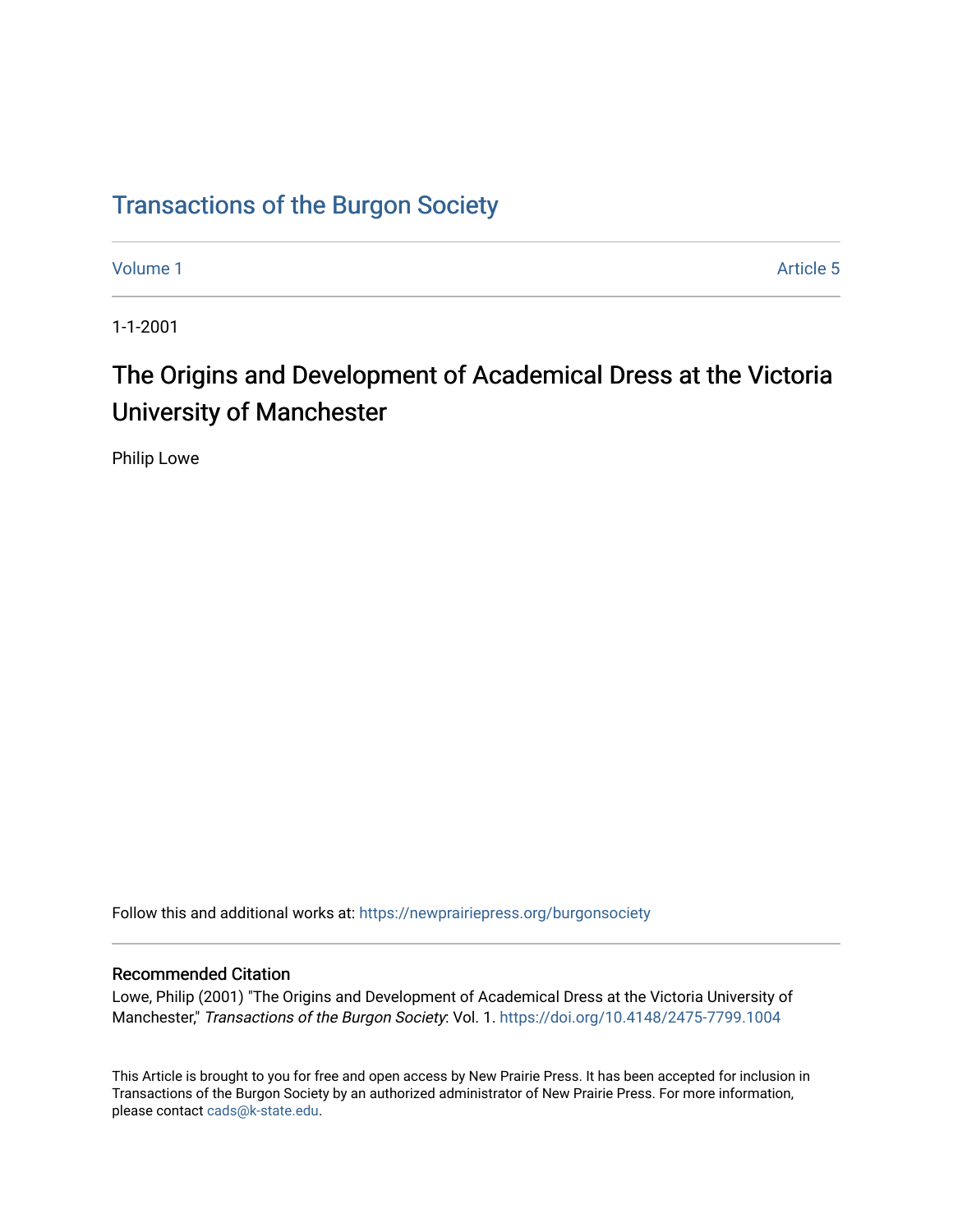## **THE ORIGINS AND DEVELOPMENT OF ACADEMICAL DRESS AT THE VICTORIA UNIVERSITY OF MANCHESTER**

### **Philip Lowe RMN LTCL FBS**

*This paper is an abridged version of the first section of a more comprehensive survey from 1851 to the present day]*

#### **1. Adoption of an academical costume.**

#### *Pre-1880 – Owens College*

It was not until 1880 that Manchester gained a University with the powers to award its own degrees. In that year a Charter was granted creating "The Victoria University": a federal University, initially with just a single college – Owens College - which was later augmented by the incorporation of University College Liverpool & also Yorkshire College, Leeds. 'The Victoria' was the first University in the North West of England.

Owens College, Manchester had been founded in 1851; students studied for, and sat the examinations of London University, graduating with its degrees, and thus gaining the right to use London academic dress.

The College handbook and calendar contains very little reference to academic dress, not surprisingly, since the institution did not have the right to a system of costume of its own, however advertisements from robemakers to London University figured from time to time.

A brief history of the college in  $1902<sup>1</sup>$  recalls

*On Thursday March 13th 1851 the first session began in Quay Street with two of a Series of introductory lectures .." Soon after eleven o'clock on the first day, staff entered the room 'attired', to qoute local papers in 'collegiate gowns & carrying college caps in their hands'"*

Two pictures of Senate (1862) & (1872) in Charlton's history<sup>2</sup>, show the teaching staff, in full Academic Dress, [with hoods , including two members wearing London convocation hoods]

Also mentioned in the 1902 Jubilee booklet<sup>3</sup> is that circa 1854 "the students petitioned for academic dress"

*"The authorities deemed it unadvisable to allow the wearing of a costume so incongruous with the squallid surroundings of the college, and not until the Jubilee year (1901/2) were the days of probationary plain clothes fulfilled, and the distinction of cap & gown conferred on undergraduates"*

Although London undergraduates did have a gown, there are no indications, pictorial or otherwise, of Owens students using gowns, apart from the following brief note which appeared in the College Calendar from 1877, onwards.

 $\frac{1}{1}$  $<sup>1</sup>$  Portrait of a University – H.B.Charlton 1951 Manchester University Press</sup>

 $2$  Portrait of a University – H.B.Charlton 1951 Manchester University Press

Record of the Jubilee celebrations of Owens College – Pub. Sherratt & Hughes 1902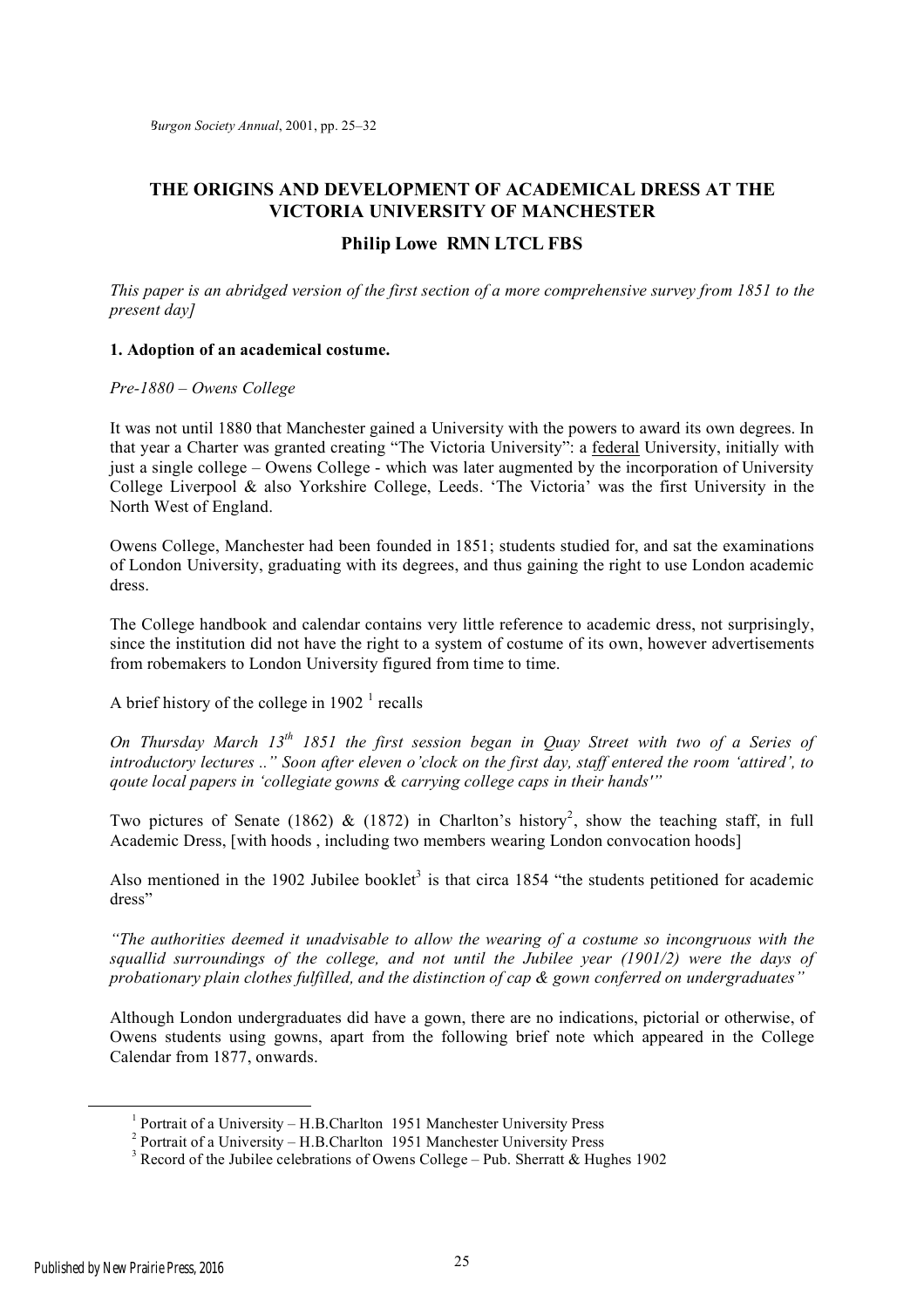*"Regulations concerning attendance and conduct"*

*"At this meeting [presentation of prizes] & at all Public meetings in the College, Associates & Students who are graduates or undergraduates of any University are invited to wear the Academical Costume which they are entitled to wear"*

On examination of the same section in an original 1876 copy, this amendment appears, appended to the existing text, in the handwriting (in all likelihood) of the Principal, Dr Greenwood.<sup>4</sup>

A further directive, from the Vice-Chancellor<sup>5</sup> (the same Dr.Greenwood) with regard to the first meeting of the University Court on July  $14<sup>th</sup> 1880$ , & a reception for the Chancellor, later the same day, is stronger in tone:

*"On both occasions full academical dress (gowns and hoods, scarlet for doctors) will be expected to be worn."*

Clearly then, there was some tradition, if not necessarily widespread of the use of Academic dress at Owens before it became part of the new university, and figures of influence, who favoured the adoption by 'the Victoria' of it's own Academic dress, were also in evidence.

#### Early years of The Victoria University.

The inaugural meeting of the Court, in July 1880 must indeed have been lengthy with all that there was to do in enabling the University to begin its operations; One of the last items on the agenda<sup>6</sup> was

*"11 .To instruct the Council to report on various matters; including…..'The adoption of an Academic Costume'"*

A report was produced in due course, Council having delegated the matter to a committee (who were also considering several other items). They dealt with the matter in a general way and at the outset proposed: 7

*"(a) The Committee do not recommend the adoption of an Academical Costume for Undergraduates. (b) The Committee recommends that for Bachelors, Masters, and Doctors, gowns as ordinarily worn in other English Universities be adopted, together with hoods of distinctive colours. "*

With regard to clause (a) ; the rejection of an academic costume for Undergraduates may have resulted owing to the non-residential nature of the new University, though we cannot say for certain since there is no documented evidence of the discussions which took place.

Clause (b) suggests some common knowledge, on the subject, perhaps including experience of what was used further afield than England; Certainly Professor Ward had held an appointment in Glasgow. In addition the printed calendars of other universities were available in the library.

#### The 1881 "Costume" Committee.

Subsequently Council sent the matter to a smaller 'specialised' group for consideration, resolving, at its meeting on  $14<sup>th</sup>$  February 1881,

 $\overline{a}$ 

<sup>6</sup> Proceedings of COUNCIL Victoria University volume 1 page 21

<sup>&</sup>lt;sup>7</sup> Report of Committee to COUNCIL Page 36 14/2/81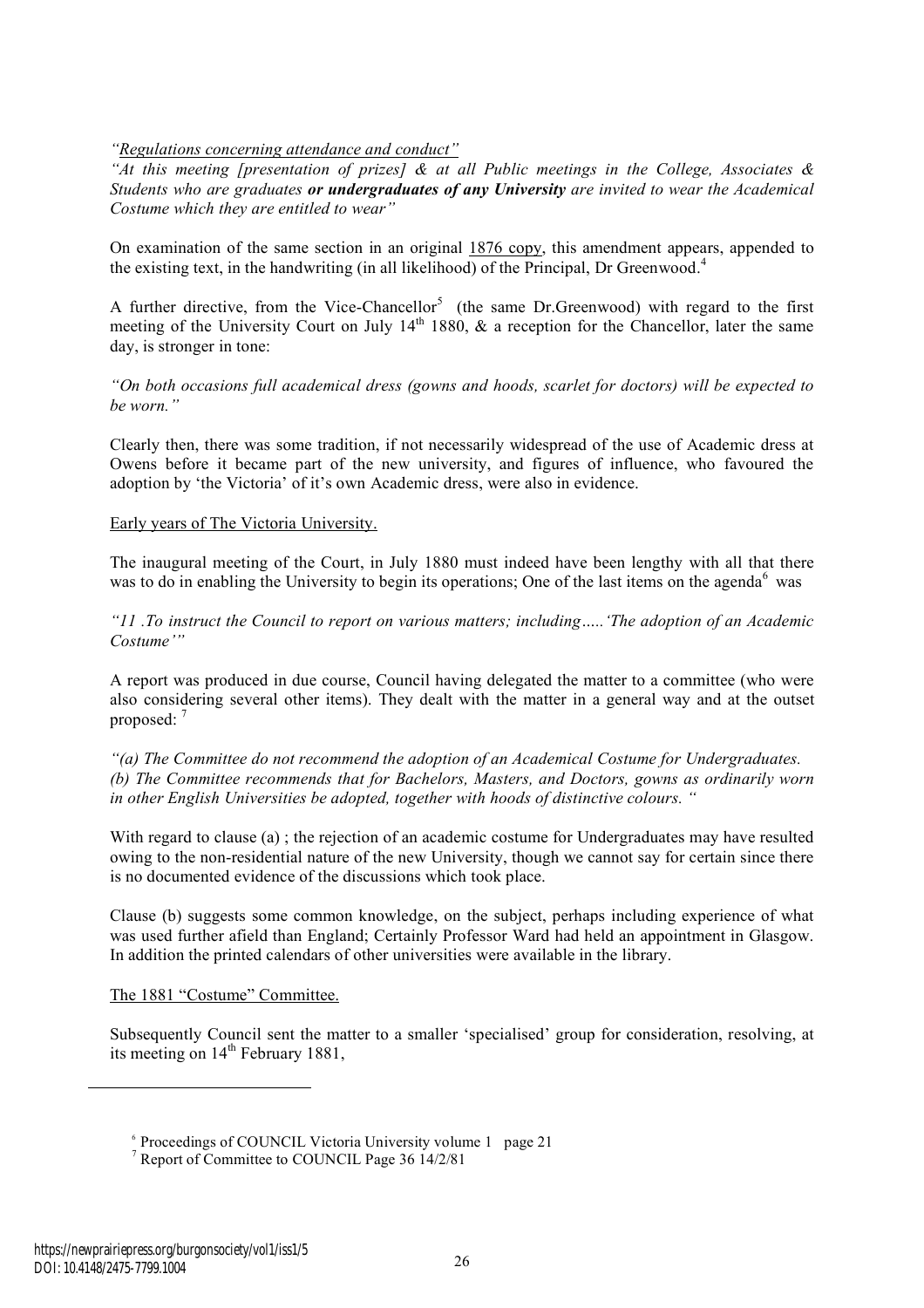*"That a Committee consisting of the Vice-Chancellor, The Dean of Manchester, Mr.Dill, and Professor Ward be appointed to prepare detailed recommendations as to the gowns and hoods to be worn by Bachelors, Masters, and Doctors in the Several Faculties of the University"* <sup>8</sup>

The Vice-Chancellor: Dr.J.G.Greenwood was a graduate (BA) of London University, & a fellow of University College, in addition to being a Cambridge LL.D. (1874) & later also of Edinburgh.

The Dean of Manchester, the Very Revd. Benjamin.M.Cowie B.D. was educated at St.John's College Cambridge- also holding a fellowship. He served at Manchester from 1872-1883, from where he moved to a similar position at Exeter.

Samuel Dill Esq. MA was Headmaster of Manchester Grammar School , & a graduate of Oxford & Queens University, Ireland.

Professor Adolphus W. Ward. was also a Cambridge man, having studied at Peterhouse, gaining a first class degree & fellowship. He held appointments both there and at Glasgow University as a lecturer and held both a Litt.D. from Cambridge & an LL.D. from Glasgow.

No doubt the personal recollections of committee members concerning what was used at their own former colleges, would have some bearing on the discussions; comment is hardly necessary in respect of the multiple affiliations to Cambridge within the group!

#### Published information c.1880

The respective Universities published their *Calendars* & booklets of ordinances, including their own Regulations for Academic dress*;* the information varying in usefulness & detail. Oxford's Calendar like that of Cambridge contains no details. In formation is in a separate booklet of statutes which is in Latin(!)<sup>9</sup> In a similar publication Cambridge, gives little detail about what is used, apart from saying when it should be worn!.<sup>10</sup> In contrast London is quite specific, and this is the information which the committee were most likely to have had access to.<sup>11</sup> Durham did not include details in the *Calendar* until 1890, although the Scottish Universities tended to print costume regulations in theirs.<sup>12</sup>

Information on the subject was scarce, and though it is possible that other sources were consulted, such as the periodical "Notes & Queries" which was available in the library, this seems unlikely given the timescale within which the Committee were working. (A hand written copy of items from N&Q also appears in a workbook belonging to Messrs. Brown's, the University robe makers- however, at this stage they were, presumably, not involved: their appointment dating from October 1882)

Apart from factual information, the attitude of the Academic authorities towards an official costume was clearly a key element in the evolution of the Manchester system, and this becomes apparent as one follows through the sequence of events – notably during the Convocation debate of November (1881)

 $\frac{1}{8}$ <sup>8</sup> Proceedings of COUNCIL Victoria University volume 1 page 38 14/2/81

<sup>&</sup>lt;sup>9</sup> Oxford calendar Statuta Universitatis Oxoniensis for 1881. Publisher: Oxonii : Enlargement Typographeo Academico, 1857-

<sup>&</sup>lt;sup>10</sup> The historical Register of the University of Cambridge 1910 ed. J.R.Tanner . (Camb.Univ.Press 1917) & Ordinances of the University of Cambridge . Ch.7 (Camb.Univ.Press 1885)

<sup>&</sup>lt;sup>11</sup> The calendar of the University of London Publisher:: University of London 1880<br><sup>12</sup> St.Andrews University Calendar 1880 Calendar / University of Edinburgh Publisher: University of Edinburgh 1880. The Glasgow University calendar Publisher: Glasgow : Printed by Hutchison and Brookman, for Robertson & Atkinson, 1880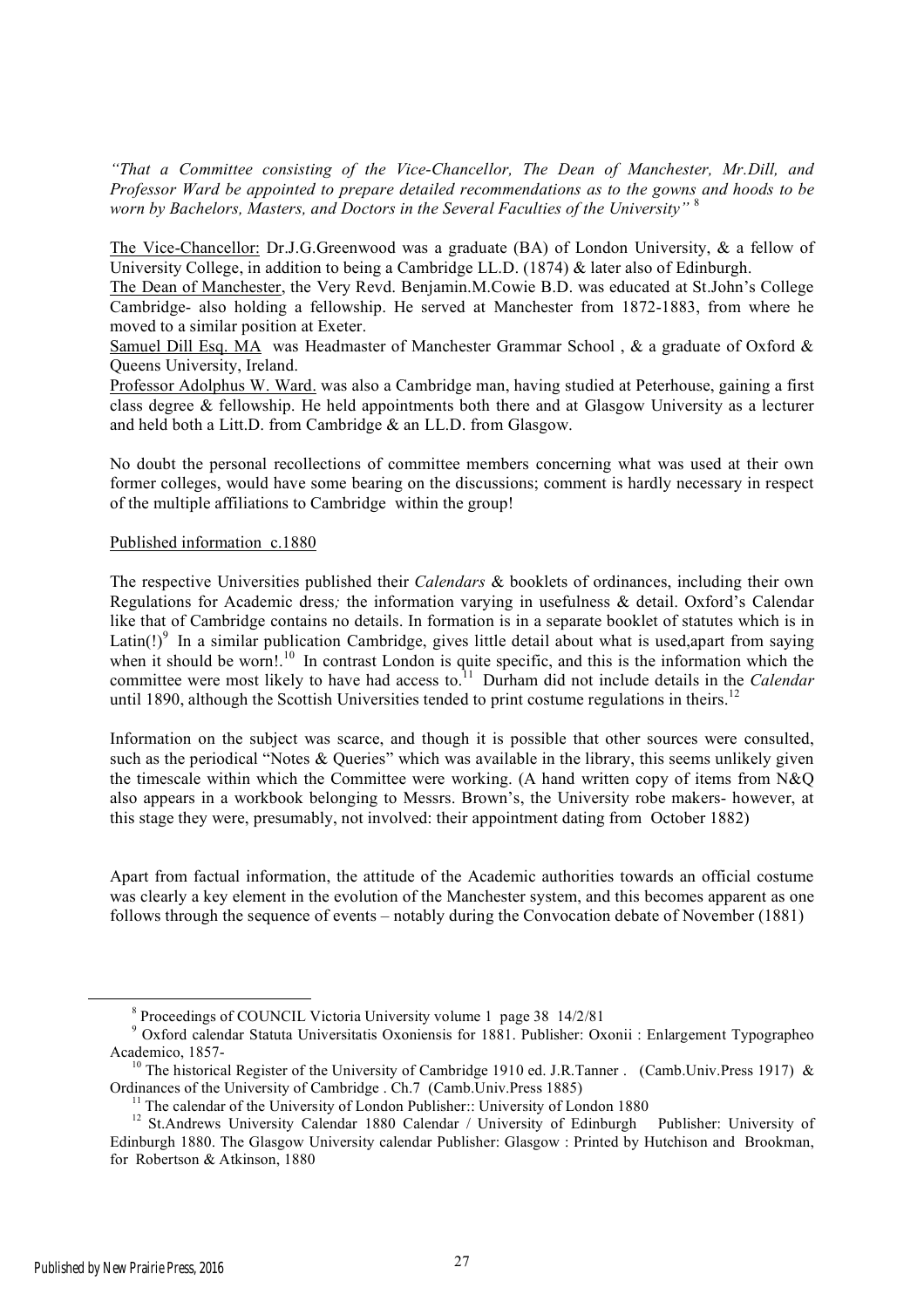#### **2. The1881 Regulations**

The Committees proposals were as follows: **<sup>13</sup>**

#### REPORTS OF UNIVERSITY COUNCIL.

#### VII. AS TO ACADEMIC COSTUME

1. There shall be no Academic costume for undergraduates.

2. The gowns shall be alike for the two Faculties of Arts and Science, and of the same fashion as those worn by Cambridge graduates, except that the Doctor's gowns shall be the same as the Masters'.

3. The bachelors' gowns shall be of stuff, and the Masters' and Doctors' gowns shall be either of stuff or silk.

4. The hoods for Bachelors and Masters shall be of fine black cloth or silk trimmed with silk in the following manner:-

For Bachelors of Arts- an edging of pale blue silk;

For Masters of Arts – a lining of pale blue silk;

For Bachelors of Science – an edging of pale red silk;

For Masters of Science – a lining of pale red silk.

5. The hoods of the Doctors of Literature, Doctors of Philosophy, and Doctors of Science shall be of velvet or satin serge of a gold colour, lined with silk of a lighter shade of the same colour.

6. The caps for all Graduates shall be the ordinary Academic caps.

By comparison with the 'glories' of Oxbridge and Durham, the Manchester system was characterised by its simplicity and restraint: Conventional gowns - (although none for undergraduates); Masters and Doctors to use the same gown (whatever this means!); a system of faculty colours (in common with London & Glasgow); Bachelors hoods without fur; a single cap for all graduates and the same velvet hood for all doctorates, a matter as unusual as the absence of Scarlet from the make-up of the hood. Thus, several important matters of style seem to have 'fallen' to the robemakers to decide.

Seemingly straightforward, the regulations are ambiguous in places and important omissions exist; for example, no reference to the Doctors full dress robe, or regarding the shape to be used for hoods, though this is less surprising considering that the London regulations do not mention hood shapes. One can well imagine the committee considering matters, simply with copies of a few University calendars on the table, sharing occasional reminiscences about their former *alma mater*.

Considering the proposals in detail:

#### UNDERGRADUATES:

**Regulation 1**. The original recommendation to council eschewing undergraduate costume, was endorsed by the 'Costume Committee', however, the discussions & reasons relating to this are not minuted. When details of the Universities intentions became known (via the press) representations from a number of students appeared in the newspapers regarding the lack of a costume for undergraduates:<sup>14</sup>

<sup>&</sup>lt;sup>13</sup> Draft regulations submitted by Council to Court Victoria University 13<sup>th</sup> April 1881<sup>14</sup> Evening Mail, Sat.30<sup>th</sup> Apr. 1881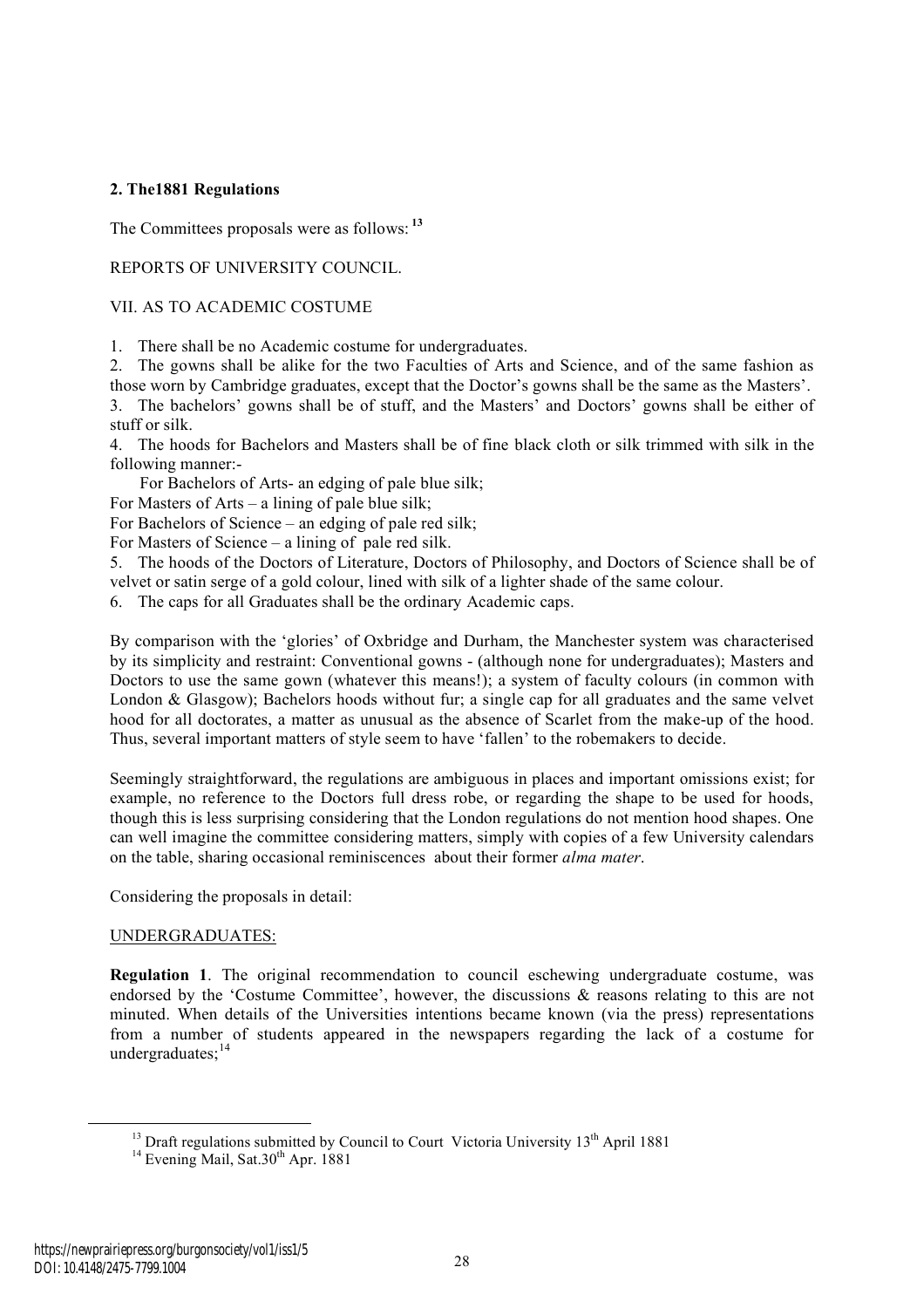*"Sir,- Would you kindly permit me to express some little astonishment at the absence of some academic costume for the Victoria undergraduates. Why the court should have accepted the suggestion of the council without comment "that it is provided that there shall be 'no academic costume for undergraduates,'" or why we should not wear the gown generally worn by undergraduates- even by undergraduates of the London University, with which we have been so closely allied – I indeed wonder. Certain it is not generally satisfactory to the students. However, we still hope that the court may yet direct some provision for an undergraduate costume- Yours, &c., A STUDENT, April 29, 1881"*

Some made comparisons with other British Universities which prescribed gowns for students 'why should Manchester be treated differently?' was their message; others believed that the use of gowns would create and foster "esprit de corps". However, the situation remained unchanged, until the matter was again raised, in the period leading up to the Jubilee of 1901/2 .

#### GRADUATES GOWNS

In regulation 2. it is indicated that gowns are to be in the same style as those of Cambridge  $2$  (i.e. with a sleeve- slit for Bachelors; the distinctive cut-out to the Master's sleeve which can be seen in several very old scarlet Doctors robes still in existence the Manchester version came later, and in all cases with strings), early pictorial evidence supports this, too. However with regard to Doctors, it is not clear which gown is being referred to i.e. the 'undress' black gown or a full-dress scarlet gown. [Indeed the distinction between the two is not acknowledged.]  $\&$  the omission to mention colour in regulation 3 is unhelpful in ascertaining what was intended (in a copy of the meeting minutes belonging to Professor Henry Roscoe, he had penned in "Black" before 'stuff'). Throughout the committee's proposals, details regarding fabric are quite specific vis: fine black cloth….velvet.. satin serge….Consequently, the directive that gowns "shall be of stuff or silk" seems peculiarly inadequate if it was meant to cover the description of a scarlet doctoral cloth.

#### BLACK UNDRESS DOCTORS GOWNS

In respect of the Black (undress) Doctor's gown, Cambridge at this time, (in common with London, Oxford and probably Durham) prescribed at least two, if not three different styles, dependent upon the doctorate concerned :

- Legal/lay gown,- MD. LLD, MUS.D;

- Masters gown + lace- SC.D

- 'Preaching gown' or MA gown - DD

Thus, one might argue "*the doctor's gowns shall be the same as the masters"* indicates that there is to be a single undress black gown for Manchester Doctors;(more than one style, in such a straightforward set of regulations would in any case seem improbable.) This would also seem to 'tie-in' with the manner in which the London regulations are laid out: For each degree, the gown is described first i.e. in the case of Doctors the undress gown, -in detail- as regards style, further on the scarlet gown is briefly mentioned

Note, too, that when the dress regulations for Law & Medicine were drafted in  $1884^{15}$  by a committee which included two members (Professors Greenwood  $& Ward$ ) from the original 1881 group, an additional regulation (not part of the committees remit) was proposed: *"(That) Doctors are entitled to wear scarlet gowns and Doctor's hats on the occasion of important public ceremonies."* Giving the impression that the matter had initially been passed over or 'forgotten'.

Hastily formulated regulations; pressure of business at the time<sup>16</sup> with many other important statutes to

<sup>&</sup>lt;sup>15</sup> Page 144 in Appendix I to Minute book of Proceedings of Council Victoria University 16 See Agenda First meeting of University Court. V.U. Wed  $14<sup>th</sup>$  July 1880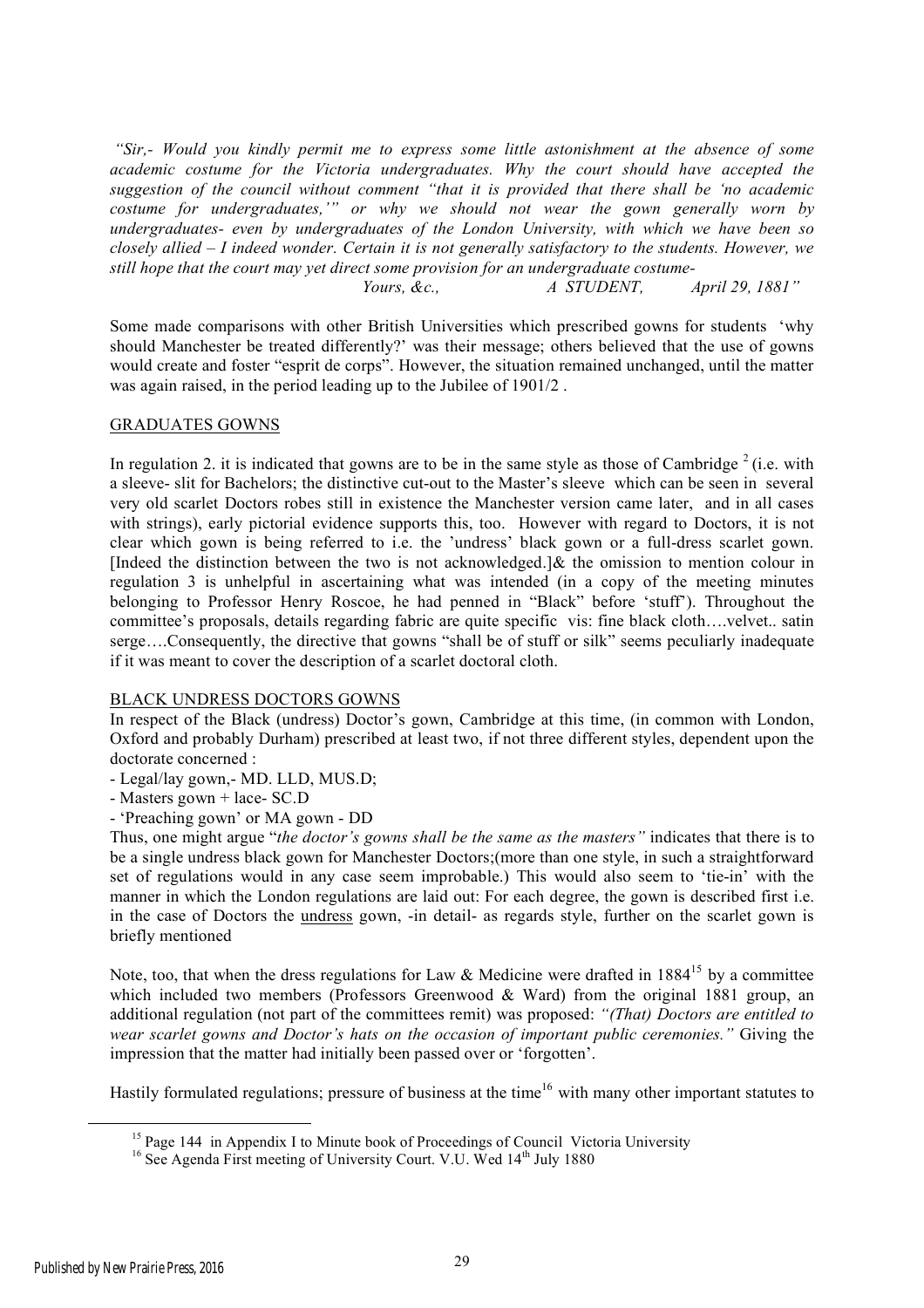be dealt with in order that the new University could begin its work, support this idea, more so if one remembers that outfits for Doctors were a less 'pressing' matter than those of Bachelors and Masters, there being a likely 3 to 4 year wait before the first Doctors would graduate.<sup>17</sup>

It is puzzling therefore that this new clause never found its way into the regulations, and one wonders if it was not to the approval of those who later brought in the rule that Scarlet could be worn , …but **only** by members of Convocation.

#### SCARLET DOCTORAL GOWN

In the light of all this one questions if it had originally been intended to provide Doctors with Scarlet robes in the Master's shape. If intentional, the move was entirely without precedent, which would seem odd, having originally agreed that: "(b) The Committee recommends that for Bachelors, Masters, and Doctors*,* gowns as ordinarily worn in other English Universities be adopted," i.e. in either, the Oxford style, with bell-shaped sleeves; or like those of Cambridge with pointed sleeves, and the lining turned back at the elbow.<sup>18</sup>

Thos. Brown & Son who were not appointed robe makers until 18 months after the regulations had been formulated were known as Church embroiderers  $\&$  vestment makers – by contrast with the academic background of Ede & Ravenscroft – ( $\&$  judging by the adverts in the year book were probably not actively involved with academical supplies previously.) hence a certain lack of expertise in the protocols of academic costume may have contributed to this outcome.

My own hunch would be that as a result of the wording in the Calendar, Browns when producing sample gowns for the Doctorate, followed the regulation (2) to the letter, interpreting this as including the full dress robe/gown - cutting it in the master's shape. It would appear that the finished product, no doubt both handsome & distinctive, met with the approval of the authorities, and in the same way that the Doctor's *Tardis* got stuck as a Police Box, so the Manchester Doctor's gown got stuck as a Master's! From what we know of the opinions of those professors involved- they would probably not feel that it was anything to get 'too excited about', in any case! (i.e. that the shape wasn't correct)

#### BACHELORS AND MASTERS HOODS

Regulation 4. Although style of Gown is indicated in regulation 2 , there is no indication here, as to proposed shape of Hoods, possibly since shape was not considered by the committee. One could argue that the Oxford/Simple shape was used to avoid confusion with the London Hoods- also Black edged/lined with faculty colour. though a contemporary illustrations of London ceremonies clearly depict graduands wearing simple shaped hoods!; On the other hand it may simply be that Browns had an Oxford MA hood to hand when they produced the original, some time later..

Of the English Universities, only London did not use fur on Bachelor's hoods, Manchester's adoption of a similar style is a further indication of London's influence. Dissatisfaction with the original bachelor's hood soon became apparent: – Whereas London BA's acquired a 3" border, at the Victoria 'your edging was a meagre 1" wide. (or possibly narrower! - a note in a work book belonging to William Northam Esq., records that Manchester edgings were made from 3/4" ribbon).

A photograph of 1895, [once the property of Mrs. Mary Tout] shows a group of BA's (+ one MA) in full academical costume, wearing hoods which are edged with silk, on all open edges, - the edging would appear to be approx. 1" wide in-side & less than  $1/2$ " outside – the shape seems to be an Oxford Simple shape with reversed [long] neckband, edged with faculty colour.

<sup>&</sup>lt;sup>17</sup> The first Doctorate awarded was to Edward GORDON, who graduated as an MD in 1886

<sup>&</sup>lt;sup>18</sup> See Hargreaves-Mawdsley, W. N.. - A history of academical dress in Europe until the end of the eighteenth cent. – Chapter 3: Harte, Negley, – The University of London 1836-1986 : an illustrated history. Plate 147 – pg. 126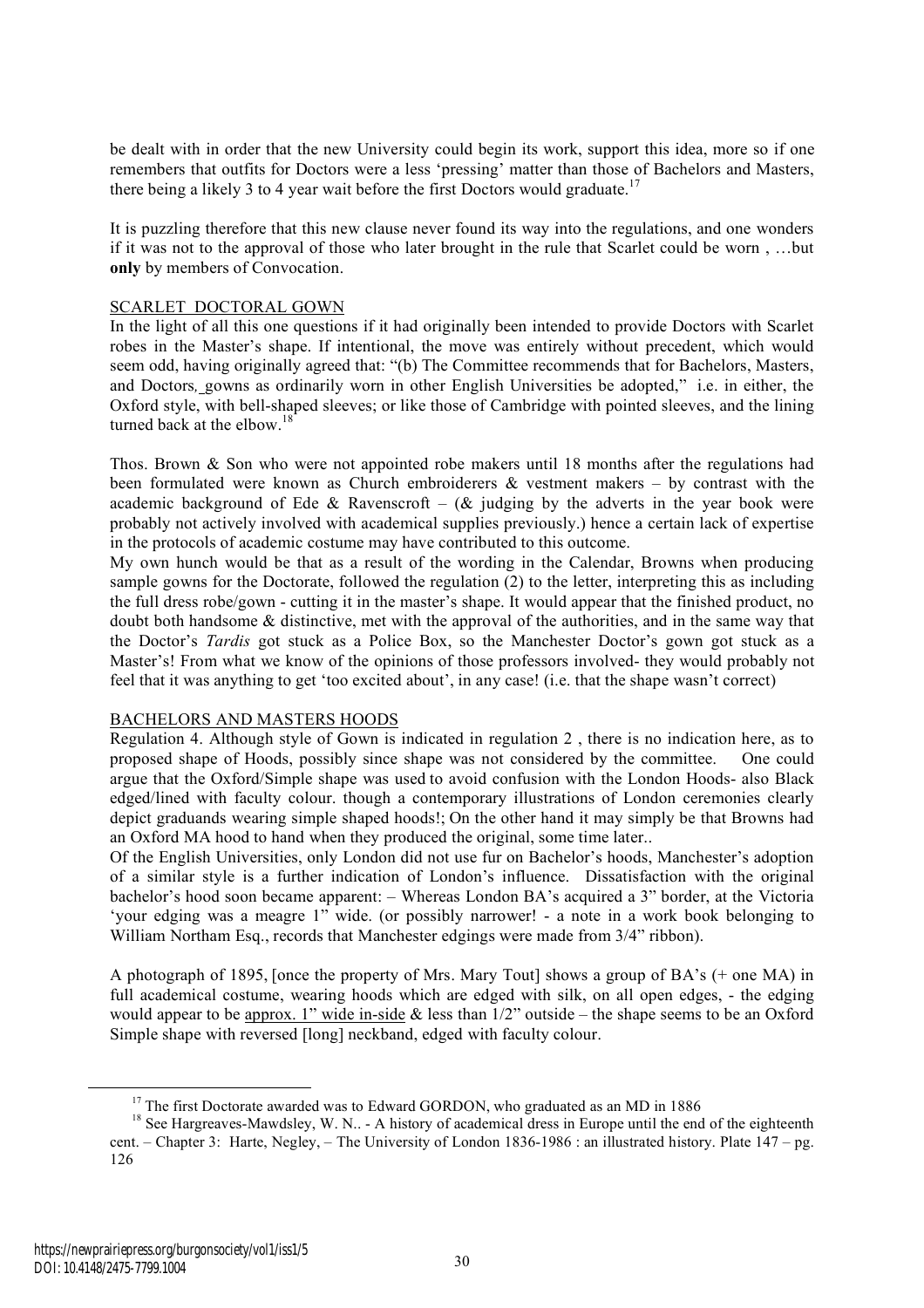#### DOCTORS HOODS

Regulation 5. No other university in Great Britain prescribed the same hood for all its Doctors!, and it is a fact that this has been a bone of contention almost since the ink was dry on the page, right up to the present day. Velvet for the outer shell of the hood had been used at Glasgow & coloured hoods for doctorates were a feature in Scotland at St.Andrews & Aberdeen, however, with the exception of musical doctorates, scarlet was pretty well universally used in Dr.'s hoods in England, so whether the use of a colour other than 'red' occurred, related to the "right" to wear scarlet by members/nonmembers of Convocation (as at London) is debatable. Periodically there have been attempts to introduce additional features into the doctoral hood, in order that it be distinctive to particular faculties and, amusingly, such 'moves', without exception, have come to nothing.<sup>19</sup>

#### CAPS.

In Regulation 6 the terminology is pretty "loose", but without doubt refers to the square cap. That it is prescribed for all graduates including Doctors, is a further instance of duplicating the practice at London University. The velvet cap came later.

#### **3. Opinion of convocation sought**

The Regulations having been approved by Court were sent to Convocation for "rubber stamping" which debated them at its annual meeting the following November (1881). The minutes show, how, in the event Convocation used the occasion to "flex its muscles" challenging the Courts proposals. Professors Ward & Adamson moved the motion, but an amendment was tabled by Mr. Charles Hughes supported by Dr. Raynor ( a future chairman of Convocation) "That in the opinion of Convocation the University should not appoint any Academic Costume" The meeting was reported in several papers and the following extract reveals a little of the 'minds' of those involved, and of the proceedings:<sup>20</sup>

*"Professor WARD moved that the regulations concerning academic costume as remitted to Convocation be approved. He said that whilst the Council attached no special value to the article of costume, they felt it was desirable that the graduates of the Victoria University should have the ordinary distinguishing mark of University graduates on given occasions. Professor ADAMSON seconded the resolution. Mr.CHAS. HUGHES moved, as an amendment, " that in the opinion of Convocation the University should not appoint any academical costume." He remarked that the case now resolved itself into this- that when graduates were presented with their degrees they were to hire a gown from some dealer in second-hand clothes. He thought there were very few graduates who would in any way suffer through not being able to assume their gowns as members of the Victoria University, and he strongly urged that the University should set an example of simplicity and common sense in not adopting any academic costume. Dr. E. RAYNER seconded the amendment. The CLERK said the question was one of some importance to the new graduates. It was not proposed to compel any of them to wear the University gown if they objected, but he considered they would be doing a serious wrong to some members of the community if they did not allow them the right of wearing a distinguishing costume equally with the graduates of other universities. All the universities in the United Kingdom and also in the colonies had adopted an academic costume. If the amendment were* 

<sup>&</sup>lt;sup>19</sup> See a. Appendix Page 144 in Appendix I to Minute book of Proceedings of Council Victoria University October 31<sup>st</sup> 1884: b. Pg. 205 & 6 Proceedings of Council vol. 1.  $17^{th}$  May 1894 (Regulation 2): c. Pg. 65 Victoria University Convocation Committee book 1880-1920 . 17<sup>th</sup> Oct.1895 note 3: d. Outline of business for meeting of Court 11<sup>th</sup> Nov. 1897 (note 4): e. Extract from Committee of Convocation Annual Report October

<sup>1898&</sup>lt;br><sup>20</sup> There are no details accompanying this newspaper extract from the Cuttings books of the University archives –regarding exact date & which paper.